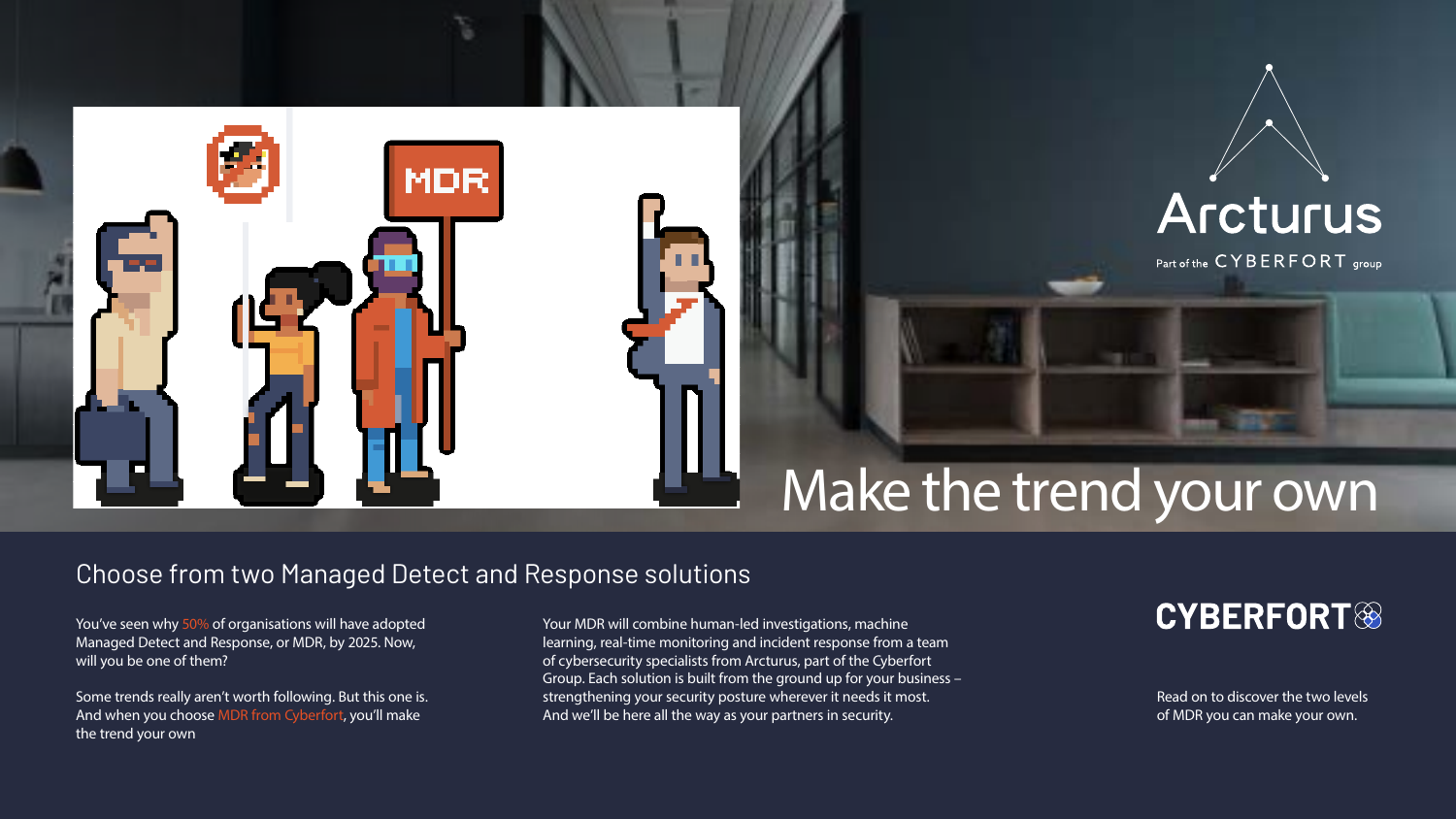#### **The team:**

- 24/7/365 real-time monitoring
- 24/7/365 threat detection and response
- Manned desk during standard business hours (Mon Fri, 09:00 17:30)
- Team of experienced threat detection experts available via phone and email

#### **The notifications:**

• Critical vulnerability notifications (publicly disclosed vulnerabilities; critical within 48 hours)

#### **The response:**

- Proactive managed threat hunting for unknowns on network and endpoints
- Complete managed endpoint threat detection and response service
- Expert investigation of alerts and incidents, and subsequent actions
- Improved forensics and higher-level investigations
- Advanced response capabilities
- Advanced on-host prevention
- Advanced on-host threat hunting
- Improved threat intelligence based on indicators and behaviours captured from global insights

#### **The understanding:**

- Behavioural analytics and network traffic detections
- Platform access to manage your incidents
- Read-only access to our cloud Security Information and Event Management (SIEM)
- Security data collection with data sovereignty (all stored within the UK boundary)
- Data retention to meet your requirements
- Integration with existing anti-virus or endpoint security solutions
- Dedicated Account Manager
- Digital forensics and incident response (chargeable service)

#### **Monitor:**

- Endpoints
- Network devices
- Servers
- Mobile devices (data collected from Office 365)
- Internet of Things (if device has ability to push out logs)
- Cloud services (Office 365, Amazon Web Services, Microsoft Azure, Google Cloud)
- Firewalls

### **Detect:**

- Cross-platform malware
- **Botnets**
- Ransomware
- Behavioural ransomware prevention
- DLP monitoring
- Spear phishing and whaling
- Watering holes
- File Integrity Monitoring (FIM)
- Signatureless malware prevention
- High-fidelity centralised detection
- Memory protection
- Offline operations (beyond malware prevention)
- On-host storage for offline use cases
- Malicious software
- Unauthorised software
- Hidden artifacts
- Account privilege escalation
- Credential theft

### **Protect against:**

- Hacktivists
- Insider threats
- State-sponsored attacks
- Organised crime
- Corporate espionage
- Cyber terrorism

## **MDR 9 to 5**

Monitor the essentials, automate your notifications and speak to an operator during standard business hours, Monday to Friday (09:00–17:30).



Chosen MDR 9to5 – or want to know more? Get in touch with a member of the Cyberfort team at **info@cyberfortgroup.com,** or call **+44 (0)1635 015 600.**

## **What we do What you get**